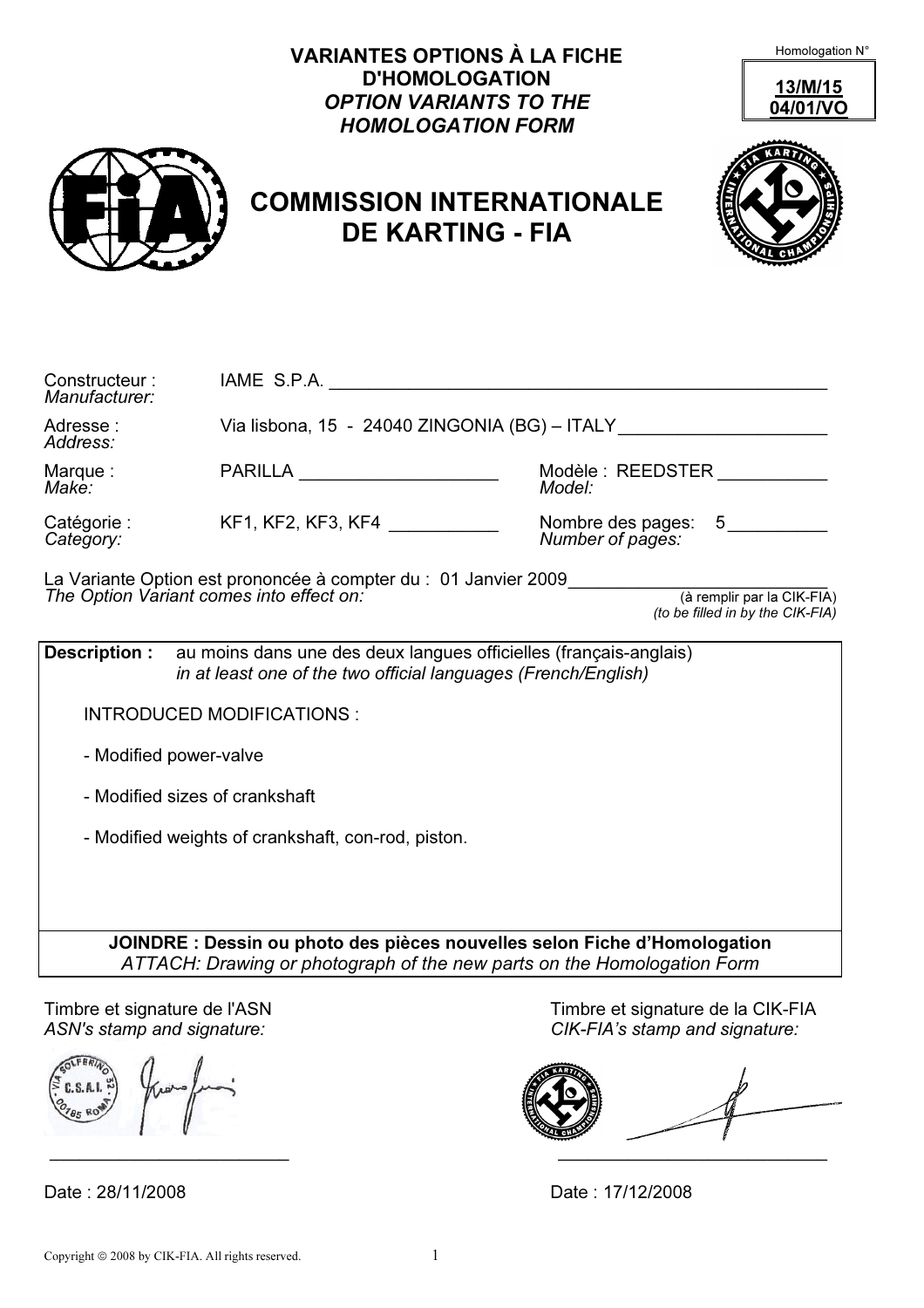13/M/15 04/01/VO

## INFORMATIONS TECHNIQUES | TECHNICAL INFORMATION

| A                                 | <b>CARACTÉRISTIQUES</b>        |                                           | Α |   | <b>CHARACTERISTICS</b> |         |                                |
|-----------------------------------|--------------------------------|-------------------------------------------|---|---|------------------------|---------|--------------------------------|
|                                   |                                |                                           |   |   |                        |         | Tolérances / remarques         |
|                                   |                                |                                           |   |   |                        |         | Tolerances & remarks           |
|                                   | <b>Cylindre</b>                |                                           |   |   |                        |         |                                |
|                                   | Volume du cylindre             | <b>Cylinder</b><br>Volume of cylinder     |   |   | cm <sup>3</sup>        |         | $\overline{$ <125 $\rm cm^{3}$ |
|                                   | Alésage d'origine              | Original bore                             |   |   | mm                     |         |                                |
|                                   | Alésage théorique maximum      | Theoritical maximum bore                  |   |   | mm                     |         | --                             |
|                                   | Course d'origine               | <b>Original Stroke</b>                    |   |   | mm                     |         | --                             |
|                                   | Hauteur du bloc-cylindre       | Height of cylinder block                  |   |   | mm                     |         | ±0.2mm                         |
|                                   |                                |                                           |   |   |                        |         |                                |
|                                   | Nombre de canaux de transfert, | Number of transfer ducts,                 |   |   |                        |         | --                             |
|                                   | cylindre/carter                | cylinder/sump                             |   |   |                        |         |                                |
|                                   | Nombre de lumières / canaux    | Number of exhaust ports / ducts           |   |   |                        |         | $-$                            |
|                                   | d'échappement                  |                                           |   |   |                        |         |                                |
|                                   | Volume de la chambre de        | Volume of the combustion                  |   |   |                        |         |                                |
|                                   | combustion                     | chamber                                   |   |   | cm <sup>3</sup>        |         | Mini                           |
| Volume de la chambre de           |                                | Volume of the combustion                  |   |   |                        |         |                                |
| combustion dans la culasse        |                                | chamber in the cylinder head              |   |   | cm <sup>3</sup>        |         | Mini                           |
| Distance (+/-) entre le sommet du |                                | Distance (+/-) between the top of the     |   |   |                        |         |                                |
| piston au PMH et le plan de joint |                                | piston at TDC and the upper gasket        |   |   | mm                     |         | ±0.3mm                         |
| supérieur du cylindre             |                                | plane of the cylinder                     |   |   |                        |         |                                |
| Vilebrequin                       |                                | <b>Crankshaft</b>                         |   |   |                        |         |                                |
|                                   | Nombre de paliers              | <b>Number of bearings</b>                 |   |   |                        |         | --                             |
| Diamètre des paliers              |                                | <b>Diameter of bearings</b>               |   |   |                        |         | ±0.1mm                         |
|                                   | Poids minimum du vilebrequin   | Minimum weight of crankshaft              |   |   | 1911 g                 |         | minimum                        |
|                                   |                                |                                           |   |   |                        |         |                                |
|                                   | Arbre d'équilibrage            | <b>Balance shaft</b>                      |   |   |                        |         |                                |
|                                   | Poids minimum de l'arbre       | Minimum weight of balance shaft           |   | a |                        | minimum |                                |
|                                   | d'équilibrage                  |                                           |   |   |                        |         |                                |
|                                   | Pourcentage d'Equilibrage      | Percentage of balancing                   |   |   | $\%$                   |         | minimum                        |
|                                   |                                |                                           |   |   |                        |         |                                |
| <b>Bielle</b>                     |                                | <b>Connecting rod</b>                     |   |   |                        |         |                                |
| Longueur (entre-axe) de la bielle |                                | Connecting rod centreline                 |   |   | mm                     |         | $\pm 0.2$ mm                   |
| Diamètre de la tête de bielle     |                                | Diameter of big end                       |   |   | mm                     |         | $\pm 0.05$ mm                  |
| Diamètre du pied de bielle        |                                | Diameter of small end                     |   |   | mm                     |         | $\pm 0.05$ mm                  |
|                                   | Poids minimum de la bielle     | Min. weight of the connecting rod $101 g$ |   |   |                        |         | minimum                        |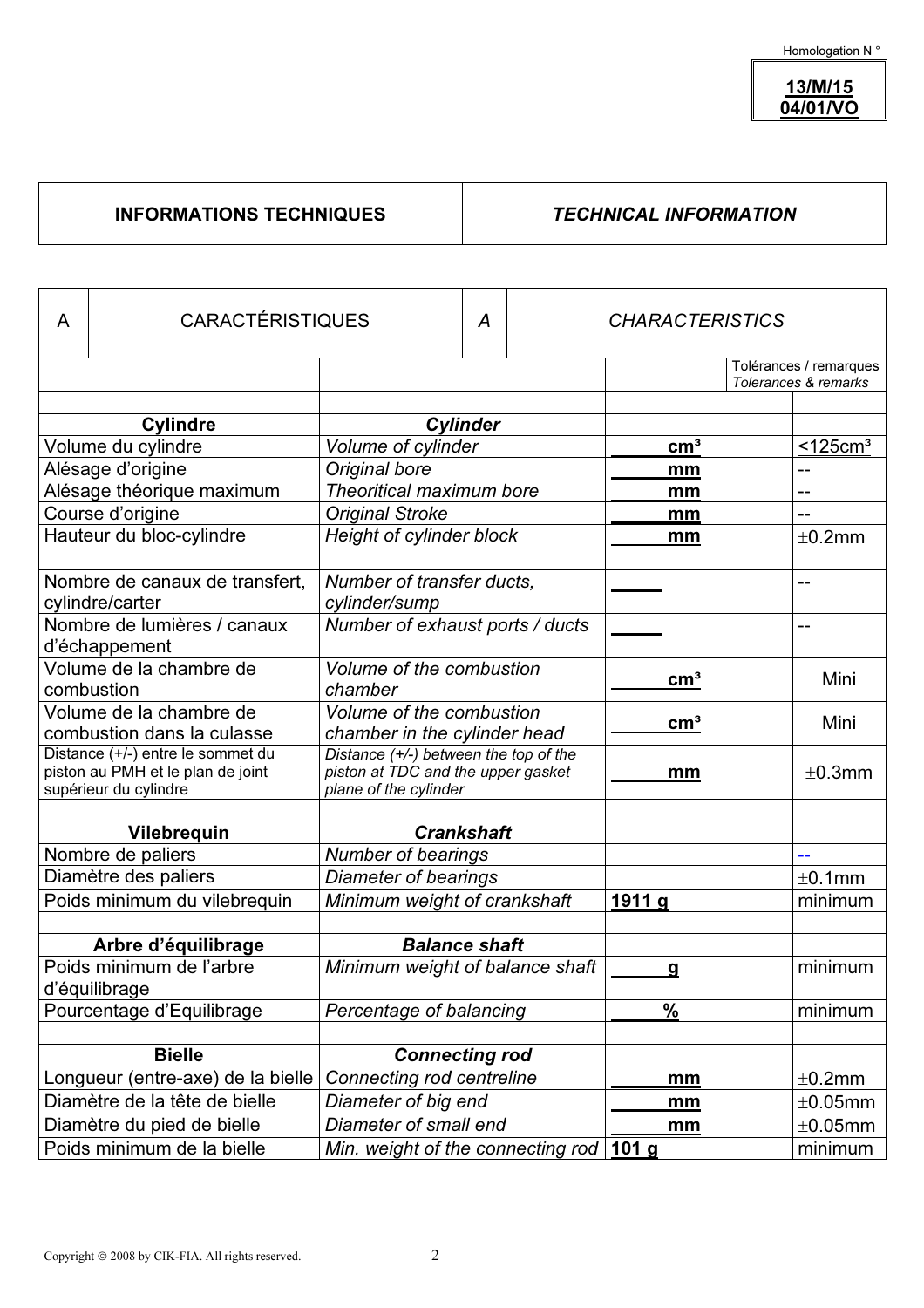13/M/15 04/01/VO

| <b>Piston</b>                | <b>Piston</b>                    |                  |         |
|------------------------------|----------------------------------|------------------|---------|
|                              |                                  |                  |         |
| Nombre de ségments du piston | Number of piston rings           |                  |         |
| Poids minimum du piston seul | Min. weight of the single piston | 113 <sub>g</sub> | minimum |
|                              |                                  |                  |         |
| Axe du piston                | <b>Gudgeon pin</b>               |                  |         |
| Diamètre                     | <b>Diameter</b>                  | mm               | ±0.05mm |
| Longueur                     | Length                           | mm               | ±0.15mm |
| Poids minimum                | Minimum weight                   | α                | Minimum |
|                              |                                  |                  |         |
| <b>Embrayage</b>             | <b>Clutch</b>                    |                  |         |
| Poids minimum                | Minimum weight                   | α                | minimum |
|                              |                                  |                  |         |

| B                                          | ANGLES D'OUVERTURE |                                            | В |   | <b>OPENING ANGLES</b> |  |
|--------------------------------------------|--------------------|--------------------------------------------|---|---|-----------------------|--|
| De l'admission (transferts<br>principaux)  |                    | Of the inlet (main transfer ports)         |   |   | $\pm 2^{\circ}$       |  |
| De l'admission (transferts<br>secondaires) |                    | Of the inlet (secondary transfer<br>ports) |   | ۰ | $\pm 2^{\circ}$       |  |
| De l'échappement                           |                    | Of the exhaust                             |   |   | $\pm 2^{\circ}$       |  |
| Des boosters                               |                    | Of the boosters                            |   |   | $\pm 2^{\circ}$       |  |

| C                               | <b>MATÉRIAU</b> | ⌒<br>U | <b>MATERIAL</b> |
|---------------------------------|-----------------|--------|-----------------|
| Culasse                         | Cylinder head   |        |                 |
| Cylindre                        | Cylinder        |        |                 |
| Paroi du cylindre               | Cylinder wall   |        |                 |
| Carter<br>Sump                  |                 |        |                 |
| Vilebrequin<br>Crankshaft       |                 |        |                 |
| <b>Bielle</b><br>Connecting rod |                 |        |                 |
| Piston<br><b>Piston</b>         |                 |        |                 |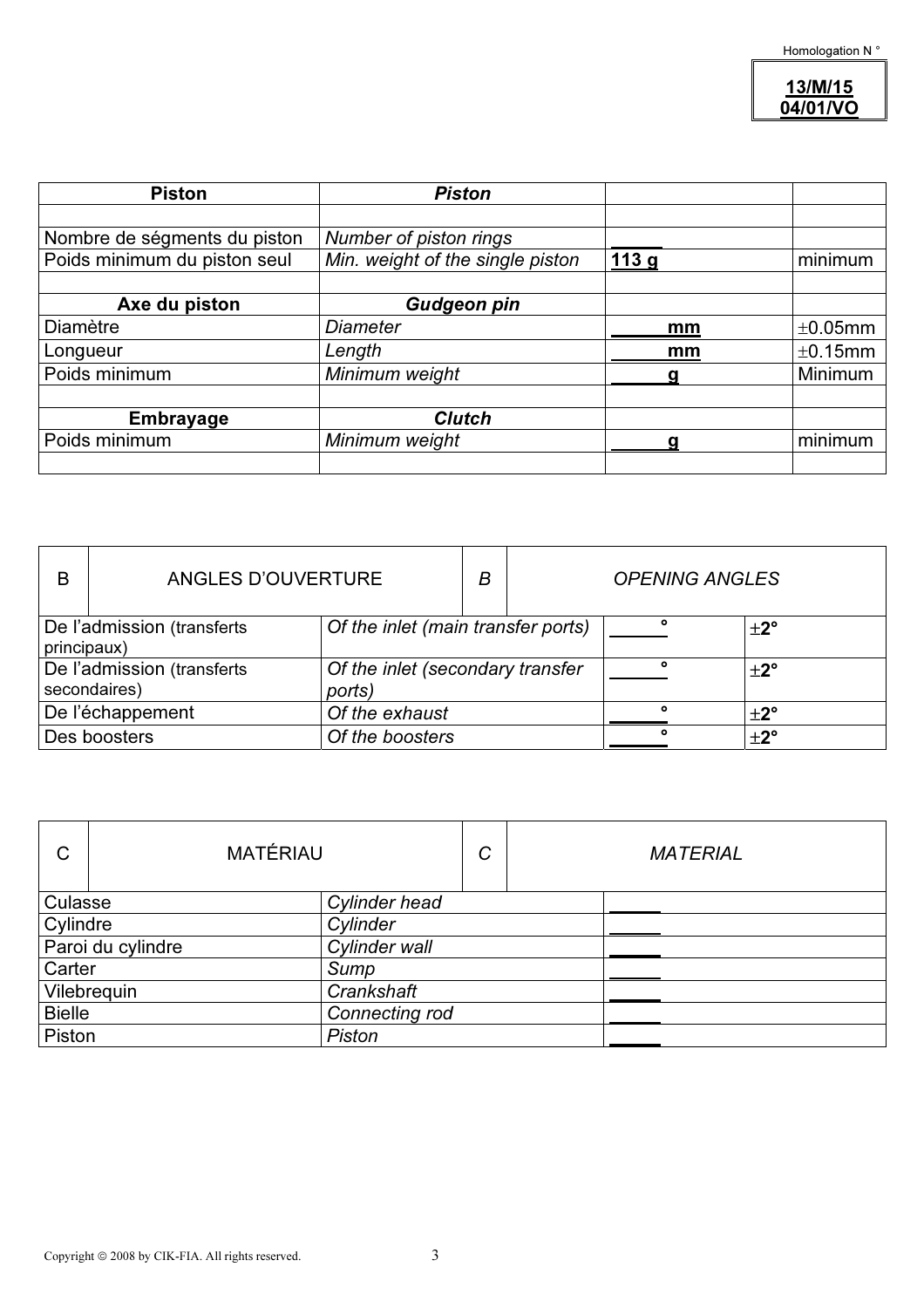Homologation N°

13/M/15 04/01/VO

## ...Section D.2

| PHOTO INTÉRIEURE<br><b>DU CARTER DROIT</b> | PHOTO OF THE<br><b>INSIDE OF THE RIGHT</b><br><b>CRANKCASE</b>                           | PHOTO INTÉRIEURE<br><b>DU CARTER GAUCHE</b> | PHOTO OF THE<br><b>INSIDE OF THE LEFT</b><br>CRANKCASE                         |  |  |  |  |  |  |
|--------------------------------------------|------------------------------------------------------------------------------------------|---------------------------------------------|--------------------------------------------------------------------------------|--|--|--|--|--|--|
|                                            |                                                                                          |                                             |                                                                                |  |  |  |  |  |  |
|                                            |                                                                                          |                                             |                                                                                |  |  |  |  |  |  |
|                                            |                                                                                          |                                             |                                                                                |  |  |  |  |  |  |
|                                            |                                                                                          |                                             |                                                                                |  |  |  |  |  |  |
|                                            |                                                                                          |                                             |                                                                                |  |  |  |  |  |  |
|                                            | DESSIN DE L'ENSEMBLE VILEBREQUIN -<br>BIELLE (DIMENSIONS PRINCIPALES avec<br>tolérances) |                                             | DRAWING OF THE CRANKSHAFT - CON ROD<br>UNIT (MAIN DIMENSIONS incl. tolerances) |  |  |  |  |  |  |
|                                            |                                                                                          |                                             |                                                                                |  |  |  |  |  |  |
|                                            |                                                                                          |                                             |                                                                                |  |  |  |  |  |  |
|                                            |                                                                                          |                                             |                                                                                |  |  |  |  |  |  |
|                                            |                                                                                          |                                             | 87.5±1<br>ø                                                                    |  |  |  |  |  |  |
|                                            |                                                                                          |                                             |                                                                                |  |  |  |  |  |  |